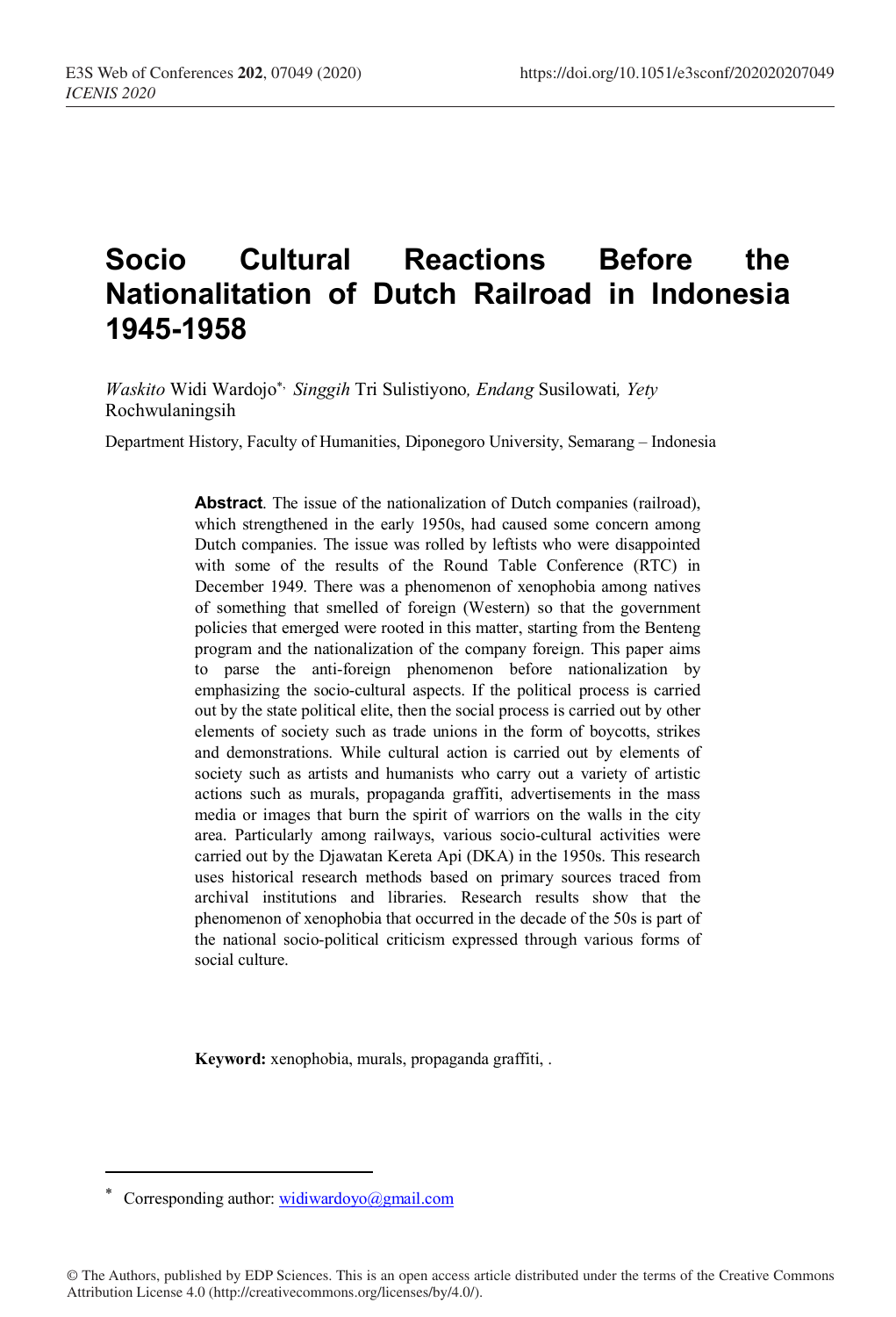# **1 Introduction**

The issue of the nationalization of Dutch companies, which had strengthened in the early 1950s, had troubled some Dutch companies. The issue was revolved by the left groups who did not approve part of the results of the RTC in December 1949. The left group led by the Indonesian Communist Party (PKI) prefers a radical strategy to expel Western elements after Indonesia's sovereignty [1].

Some people call the phenomenon of xenophobia on everything that smells foreign (Western). Ben Andersen said that in the post-independence period until the early 1950s, the country almost disappeared given the number of popular uprisings [2]. The Indonesian state through the military was only able to consolidate its power and position in the 1950s. Amid the turmoil in the various regions, and the internal consolidation of the railways after the establishment of the railroad department (1950). Crime rates against railroad passengers and labor demonstrations and protests against railroad conditions have risen [3]. In the midst of the railway conditions and the nationalization issue that heats up, there are a variety of arts and cultural actions carried out by artists and train workers. At that time the workers and railroad workers who were members of the railroad trade union played an important role. This paper focuses on socio-cultural activities that escaped the attention of other researchers, such as Tod Jones [4], Baskoro Suryo Banindro [5], and Goenawan Mohammad [6].

# **2 Method**

This research method is based on historical research based on the heuristic stage in the form of tracking primary sources. The primary source is in the form of contemporary documents and newspapers stored in the National Archives of the Republic of Indonesia in Jakarta (ANRI) and the Jakarta National Library. After various data have been collected from the two institutions, the next step is to critique the content as well as the source material. After knowing the validity of the source, an equally important step is to interpret the data source. By interpreting, it is hoped that the facts will be arranged chronologically so that a research report is obtained that is systematic and easily understood by the reader [7].

# **3 Results and Discussion**

The state situation in the 1950s described by Ben Andersen, almost disappeared. Because the focus of the country at that time was to suppress various regional uprisings ranging from the PKI Madiun uprising in 1948, PRRI / Permesta in West Sumatra, Darul Islam Kartosuwiryo in West Java, Kahar Muzakar in South Sulawesi, and so on. In the midst of this situation, the condition of the Indonesian railways was very poor. The length of rails in the Dutch East Indies in 1939 was 6,702 kilometers. The transport fleet consisted of 1,263 locomotives, 3,553 passenger trains, and 27,201 freight cars. During the Japanese occupation, 473 km of railroad demolition took place. While the railroad that was built was only 83 km between Bayah-Cikara (Banten) and 220 km between Muaro-Pekanbaru. The Muaro-Pekanbaru route was worked on for 15 months by around 27,500 workers, 25 thousand of whom were romusha. In 1945 the length of the railroad tracks was reduced to 5,910 km, a reduction of around 901 km was estimated to be demolished during the Japanese occupation and transported to Burma as a Japanese colony at that time [8].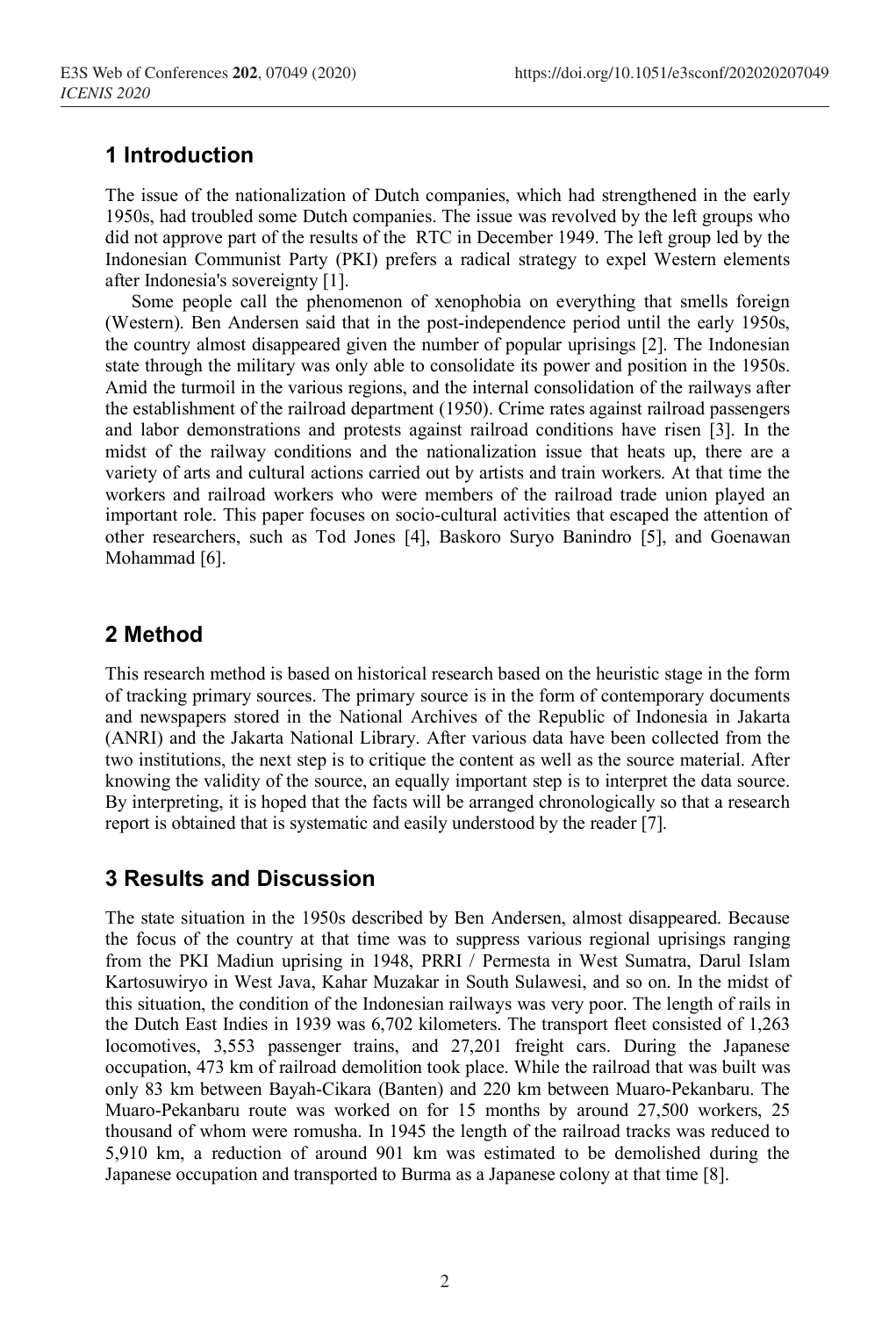The condition of the railroad infrastructure is a challenge for the newly formed Djawatan Kereta Api (DKA), while the drive for nationalization of the Dutch private railroad company is increasing. DKA at that time was a combination of the Republic of Indonesia Railroad Department (DKARI) and Verenidge Spoorwegbedrijft (VS) as a joint venture company owned by the Dutch private sector

#### **3.1 Various Forms of Action**

Various demands of railroad workers protesting against various policies such as increased crime, labor protection, and encouragement of nationalization surfaced [9]. In such conditions, the laborers were railroad workers who were quite professional and politically literate at the time. As one of the social groups who have a strong awareness of class differences and identity and identity, on the one hand, workers have a great ability to build solidarity between themselves in order to survive. While on the other hand, this power will be very easily interpreted by those outside labor as both a threat and a potential.

The history of the labor movement that began with the railroad workers in Semarang apparently still carried over until the end of the Japanese occupation to the nationalization of the Dutch railway [10]. In early 1945 the railroad workers fought against Japan. For example, railroad workers from the Western and Eastern Exploitation Stations spread news of the war situation in Europe and Asia and planned to sabotage trains carrying Japanese troops. This includes the Krengseng event. The workers and youth then formed a trade union that was incorporated in the Railway Youth Force (AMKA) [11]. AMKA at that time consisted of train train candidates who also seized Japanese weapons and seized the train station from August to September 1945. Assisted by youth troops and postal and telecommunications workers, the takeover of the station was carried out before the Allies arrived.

At the time of the station's takeover, young people from various bodies of struggle carried out their doodles. The train was targeted by youth scribbles, as revealed by Suromo, a member of the Indonesian Photographers Association (Persagi).

At the time of the revolution of August 17, 1945, I was the one who scribbled on the train at Manggarai station was completely crossed out. The one who crossed out was not just me, wow, a lot of boys. All. I took part in crossing out in English what is "freedom", moreover it continues to be "Hands off", well, as far as I know. Both railroad cars and locomotives work as canvas to work either in the form of paintings of dove a la Pablo Picasso, or chains detached from the hands of free humans [12]. In the illustration as below:



**Fig. 1.** Historic carriage. One of the carriages that was crossed out by youths and railroad workers. Currently this train car is stored in the Jakarta Beautiful Taman Mini Transportation Museum Kompas.com Repro

In the carriage, the words "Merdeka Ataoe Mati" appear, have become its own street art that is useful as a container for people's aspirations through paintings with nuances of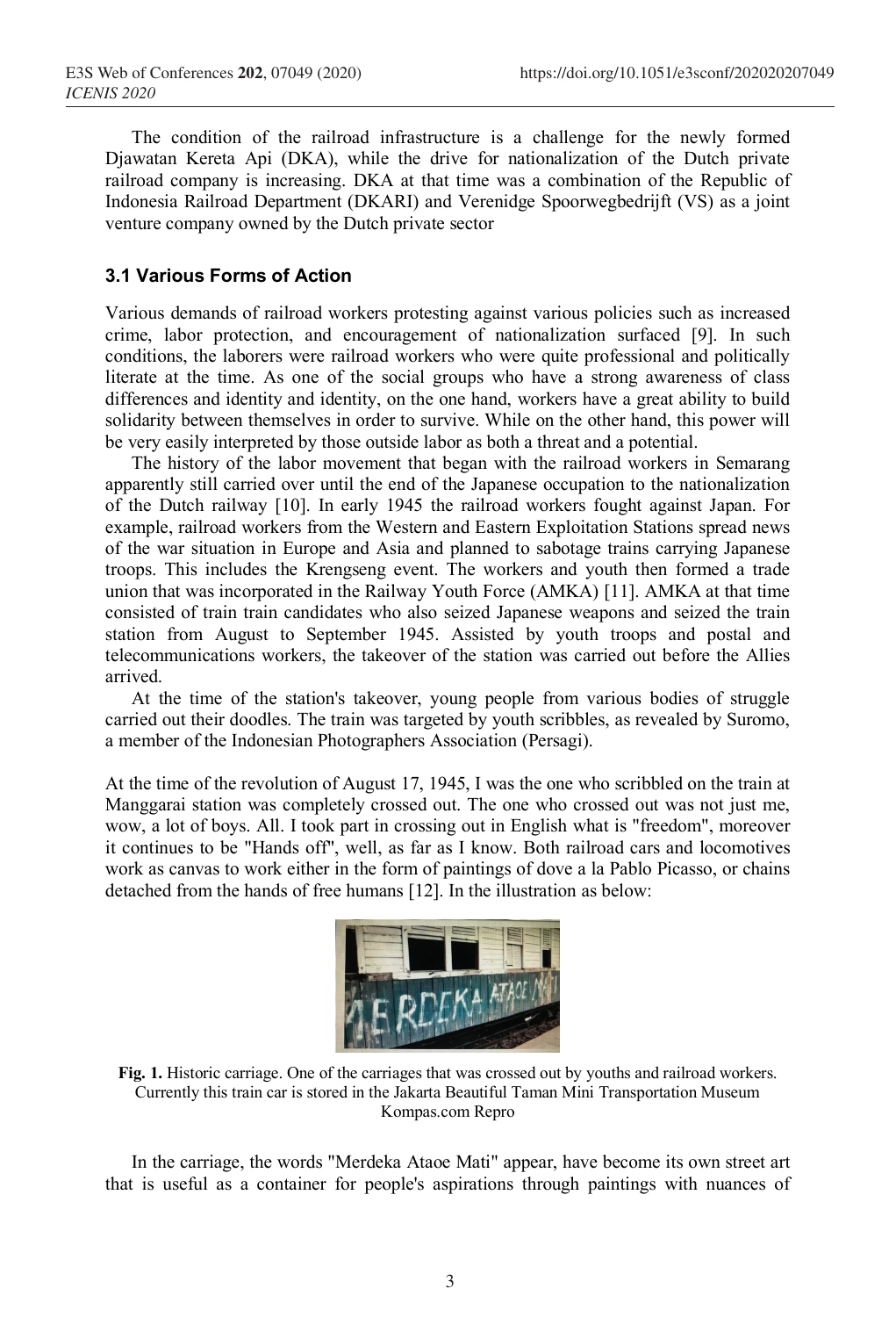criticism, event information, as well as a unifying means of conscience between artists and the public. The carriage was a class III long-staggered wooden passenger train series CL5329 that served during the independence war in 1945. The 1930 struggle struggle was used to transport fighters and combat victims to safe areas in the interior of the Republic of Indonesia, as well as a means to smuggle weapons from enemy areas inland. The word merdeka or death on the train body is one of the slogans that aims to ignite the spirit of the people's struggle in facing terror carried out by the Dutch military. These slogans are found in various places such as walls, buildings, train stations and on the passenger train body that will enter the Jakarta area

In addition to the crossing out, there are also various artists' actions in the form of posters containing propaganda and kindling. That is why the history of Indonesia's independence struggle cannot be separated from the role of murals, posters and graffiti as a medium to spread the spirit of the people's struggle against the Dutch invaders. Although at that time the tools used to make murals, graffiti, and posters were still very simple but did not prevent the fighters from spreading the spirit of the struggle against the Dutch invaders.

As shown in the picture:



**Fig. 2.** Poster Against Invaders Source: https: //nurdayat.wordpress.com



**Fig. 3.** People reading various posters mounted on the wall. The environment has been taken care of. (www.mobgenic.com)

#### **3.2 Cultural Action**

Amid the consolidation and improvement of railroad infrastructure, DKA turned out to be carrying out a series of very interesting cultural activities. DKA collaborates with the Jakarta Development Foundation to create a cultural movement. The movement is the manufacture of two bookcases carriages that run through certain lines. In each destination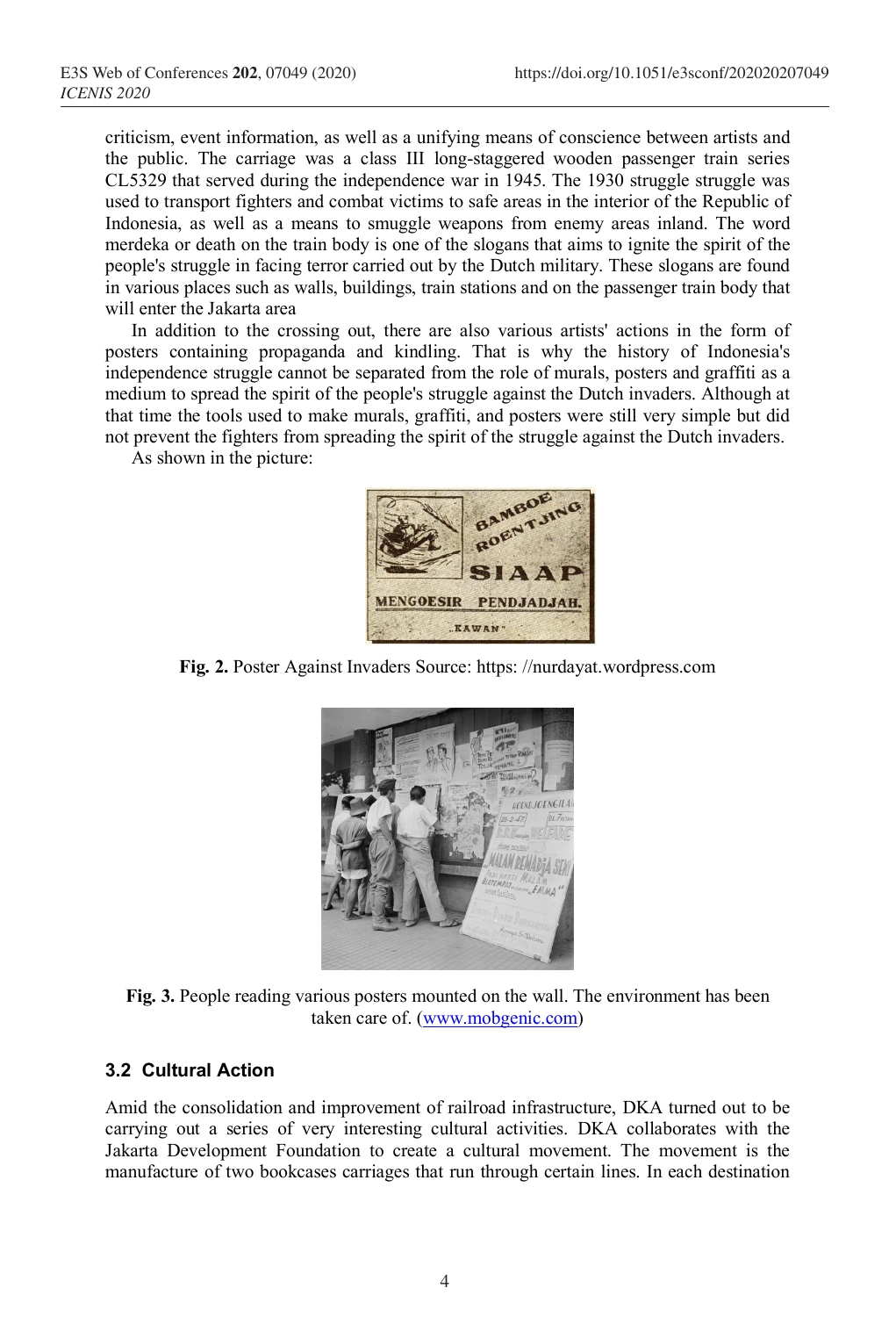determined, film screenings were interspersed with discussions. The activity was opened by the late Siti Rahmiati Hatta and the train started running on September 26, 1951 [13].

The two DKA carriages specially arranged for that in a short time will begin the journey to the smallest places, which can be reached by railroad. In a car, a permanent exhibition will be held, with a guide car placed in the second car. The book carriage consists of two carriages so that the Development Foundation is grateful for the collaboration of the Jakarta Railroad Department in Bandung, which was handed over and later at the DKA workshop in Manggarai built according to the design of Mr. Awuy, the interior architect; the biggest car is used as a book car, the smallest one is for the opportunity to accommodate accompanying employees, namely Mr Aulia, Ishak and A. Djajusman.

The large car (made from used class 2 cars) was converted into a specially-managed and attractive bookstore that could accommodate 10-15 thousand copies of the 800 books that could be carried. The carriages are equipped with air holes and cooling installations. The idea of this book train arises from an awareness of the need for good books, but is only centered in big cities, so it is less supportive for the progress of the people. The Development Foundation which has branches in Yogyakarta and Solo hopes to fill this gap.

This train departed on September 26, 1951 in the morning, route from Jakarta to Banten, then returned to Jakarta to then begin the journey through West Java, Central Java and East Java. Every month six months for several days stopped. In places visited by the train, in the evening the lighting film was held by the State Film Company, Stichting Cult. Samenwerking, USIS and the British Information Center UK, are exhibited both publicly and specifically for school students. Included in the activity was the distribution of 800 free book titles by the Development Foundation.

Looking at the railroad book program above shows that DKA was trying to take action that should have been taken, not just transportation of economic transportation. This illustrates that trains are ambassadors of extraordinary educational facilities in situations of economic limitations and security uncertainty in Indonesia.

# **4. Conclusion**

Various dynamics of the people ahead of the nationalization of the Dutch railroad company in 1958 are a reflection of nationalism. Every political policy adopted by the political elite at that time had a broad dimension to other aspects, both social and cultural. These various people's actions represented a desire to be free from colonialism. Because there seems to be xenophobia on all things related to the Netherlands which are assumed to be Western. After the nationalization of 10 private Dutch railroad companies was carried out, the railroad problem was not solved. In fact, this policy is a momentum for the future sustainability of the next train.

# **Acknowledgement**

In this change, the writer would like to say thanks to DIRSIMLITABMAS for its support and DPRM funding for writer's doctoral funding (2020-2021). This manuscript is one of parts in writer's doctoral funding. The writer also would like to thank to Prof.Dr. Singgih Tri Sulistiyono, M.Hum. as disertation promoter and Dr. Endang Susilowati, M.A. as Co Promoter, and also Prof.Dr. Yety Rochwulaningsih, M.Si. for her support in reaching for this doctoral funding